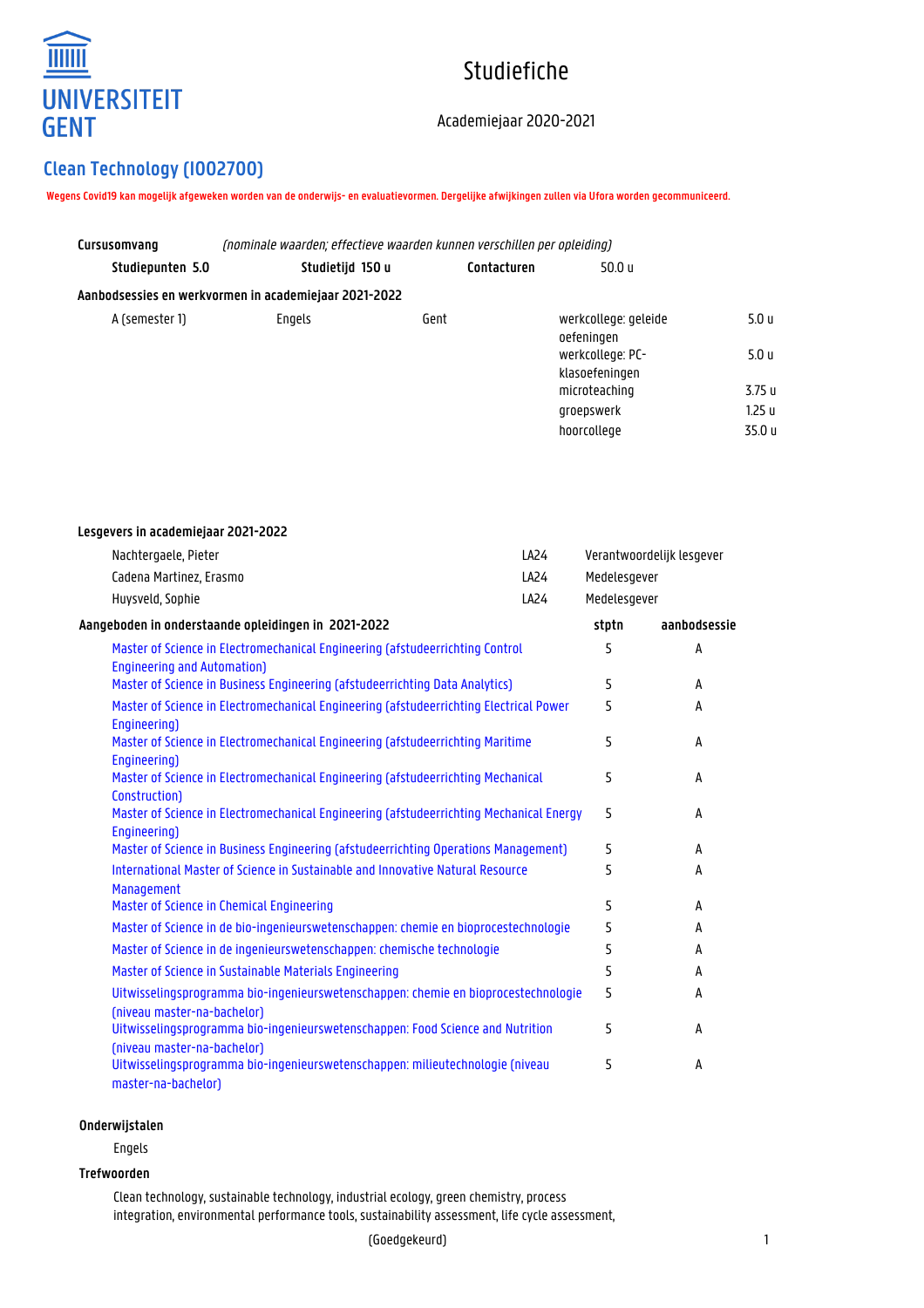#### **Situering**

This course focuses on the sustainability (assessment) of technological operations and how to make them more sustainable. Attention is paid in how far the choice of resources, process efficiency and avoidance of waste streams all contribute to sustainable technology. Concepts of clean technology, industrial ecology and green chemistry/chemical engineering are discussed. Pollution prevention at the unit operations is covered, as well as process integration, which is taught how to apply it. Management approaches that improve sustainability, more specifically, design for sustainability (D4S) and ecomanagement and audit scheme (EMAS) are explained. Regarding assessment methods, environmental performance tools at tier 1 and tier 2 levels are covered. The widely used method life cycle assessment is well elaborated on and taught how to conduct it. Additionally, the concept of exergy is explained and exergy analysis is applied.

#### **Inhoud**

- Chapter 1: Technology and Sustainability
- Chapter 2: The Natural Environment: Resource Base and Sink for Emissions
- Chapter 3: Changing Technology through New Concepts
- Chapter 4: Changing Technology at the Process
- Chapter 5: Changing Technology through Proper Management
- Chapter 6: Assessing Technology through Input/Output Analysis
- Chapter 7: Assessing Technology through Life Cycle Assessment
- Chapter 8: Assessing Technology through Exergy Analysis

#### **Begincompetenties**

Natural sciences at the university level

#### **Eindcompetenties**

- 1 Understand how resource consumption and selection, process efficiency and emission patterns affect the contribution of technology to environmental sustainability. Also the importance of technology within industrial society has to be understood.
- 2 Have a knowledge of the nowadays (global) relevant environmental issues.
- 3 Comprehend the concepts: industrial ecology, green chemistry (and its principles), green (chemical) engineering and clean technology.
- 4 Comprehend and being able to apply approaches for energy integration and mass integration (source-sink mapping and mass exchange network synthesis).
- 5 Comprehend management approaches that improve sustainability, more specifically: design for sustainability (D4S) and, ecomanagement and audit scheme (EMAS).
- 6 Grasp tier 1 and tier 2 environmental performance tools and release quantification methods.
- 7 Grasp the concept of life cycle assessment and all its aspects.
- 8 Being able to conduct a life cycle assessment to a certain extent (this with the aid of software).
- 9 Grasp the concept of exergy and exergy analysis. Being able to quantify the exergy amount of a flow to the extent defined by presented data and formulae.

#### **Creditcontractvoorwaarde**

Toelating tot dit opleidingsonderdeel via creditcontract is mogelijk mits gunstige beoordeling van de competenties

Examencontractvoorwaarde

Dit opleidingsonderdeel kan niet via examencontract gevolgd worden

#### **Didactische werkvormen**

Groepswerk, hoorcollege, microteaching, werkcollege: geleide oefeningen, werkcollege: PC-klasoefeningen

#### **Toelichtingen bij de didactische werkvormen**

Lectures: theory and guestspeakers from industry. Dates will be announced in the first theory lecture and through the student platform.

Seminar - coached exercises: 2 exercise sessions to solve exercises on process integration and exergy in group. Dates will be announced in the first theory lecture and through the student platform.

Seminar - practical PC room classes: 2 coached PC sessions to prepare for the LCA assignment (groupwork). Dates will be announced in the first theory lecture and through the student platform.

Groupwork: feedback moment with lecturers for the LCA assignment.